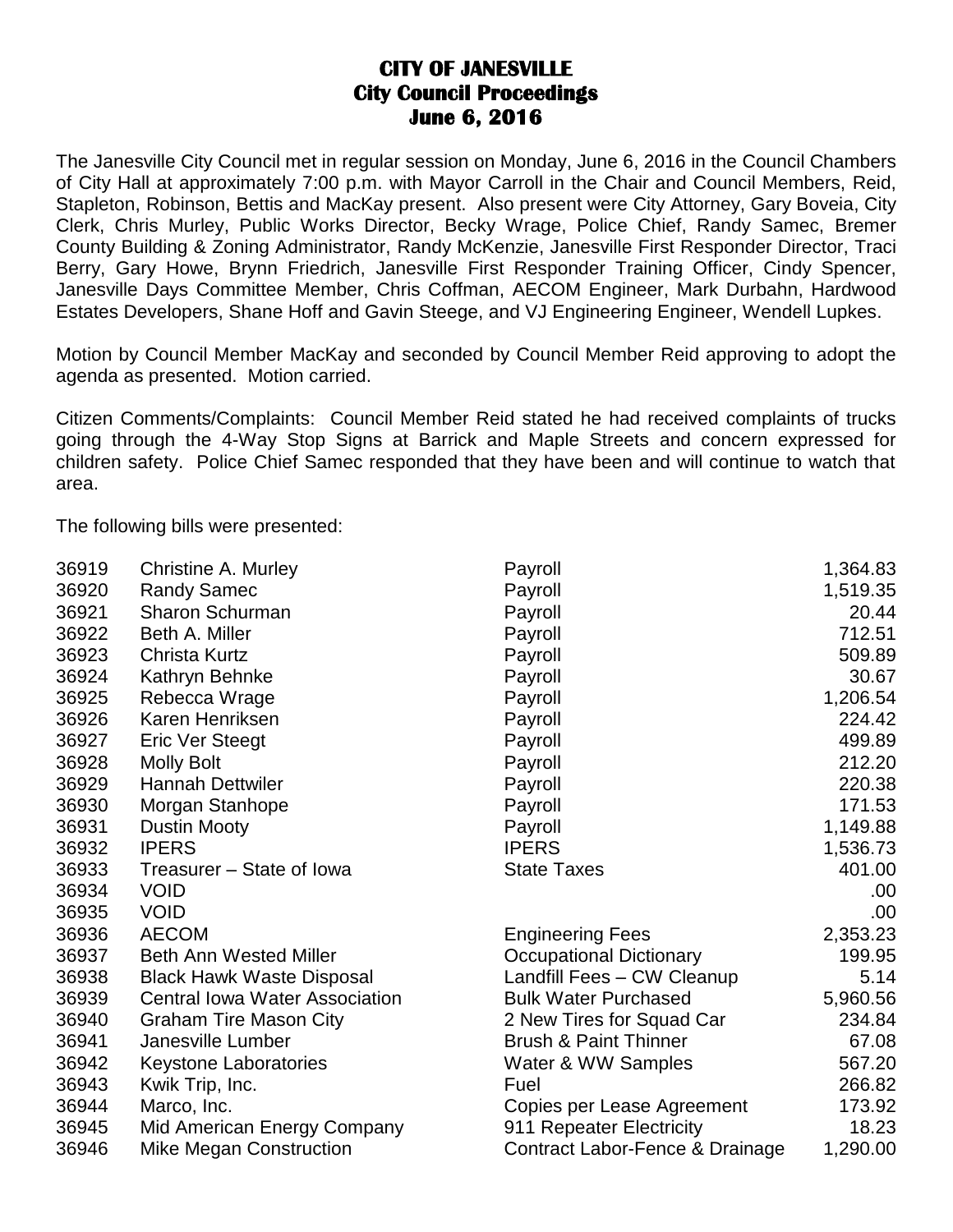| 36947 | <b>Rite Price Office Supply</b>  | <b>Scissors</b>              | 11.49    |
|-------|----------------------------------|------------------------------|----------|
| 36948 | <b>Sensus Metering System</b>    | <b>Annual Support</b>        | 1,893.15 |
| 36949 | Tim & Mike's Auto Repair         | <b>Vehicle Repairs</b>       | 572.71   |
| 36950 | <b>USA Bluebook</b>              | 4" Dry Gauge                 | 260.44   |
| 36951 | Wal-Mart                         | <b>Concession Supplies</b>   | 23.86    |
| 36952 | <b>Waverly Newspapers</b>        | <b>Publication Fees</b>      | 225.53   |
| 36953 | Waverly Tire Co.                 | <b>Tire Repairs on Mower</b> | 16.00    |
| 36954 | Windstream/Iowa Telecom          | <b>Monthly Telephone</b>     | 387.61   |
| 36955 | <b>Waterloo Bucks Baseball</b>   | Fundraiser                   | 285.00   |
| 36956 | <b>EMSLRC/University of Iowa</b> | Training - CPR Card          | 8.00     |
| 36957 | Kwik Trip, Inc.                  | Fuel                         | 123.15   |
| 36958 | <b>Waterloo Bucks Baseball</b>   | Fundraiser                   | 25.00    |
| 36959 | <b>EFTPS</b>                     | <b>Payroll Taxes</b>         | 2,705.78 |

(Disbursements: General-\$9,852.14, Road Use-\$2,054.45, Summer Rec Program-\$1,117.75, First Responders-\$8.00, Volunteer Fire Dept.–\$123.15, Special Library-\$1,489.62, Street/Bridge Maint & Improvement - \$.00, Water/Sewer Improvements-\$2,353.23, Street/Bridge Maint. & Improvements-  $$.00, Water-S7,441.45, Sewer-S2,181.34, and Refuse-S833.82 = $27,454.95)$ 

RESOLUTION #1543 - A RESOLUTION ALLOWING CLAIMS FOR THE MONTH OF JUNE 2016. BE IT RESOLVED BY THE CITY COUNCIL OF THE CITY OF JANESVILLE, IOWA that the foregoing claims be allowed as presented and warrants for the same be issued to the City Treasurer. BE IT FURTHER RESOLVED that the City Clerk is hereby authorized, empowered, and directed to draw and issue warrants on the respective funds and accounts. Resolved by Council Member Robinson and seconded by Council Member Stapleton to approve the bills as presented. Roll Call Vote: Ayes – Reid, Stapleton, Robinson, Bettis, and MacKay. Nays – None. Resolution approved and adopted this  $6<sup>th</sup>$  day of June 2016.

ATTEST: THE MAYOR:

Motion by Council Member Reid and seconded by Council Member MacKay to approve, as presented, the following Consent Agenda items: May 2, 2016 and May 26, 2016 City Council Proceedings, April 30, 2016 and May 31, 2016 Budget and Treasurer Reports, and Jack n Arnie's Steakhouse Class C Liquor License & Outdoor Service Area Renewal Application, conditioned upon satisfactory inspection reports and appropriate outdoor service area sketch. Motion carried.

Public Works Director Wrage and Police Chief Samec presented their monthly reports to the Council.

Mayor Carroll opened the public hearing regarding a proposal to amend Development Ordinance #220 Section 16.09(3)(a)(c) as it relates to installation of curb and gutter on all streets and installation of a storm water system within areas to be subdivided within the City of Janesville, Iowa for comments for and against said proposal.

This proposed amendment includes the following language: Notwithstanding the terms and provisions of Section 16.09(3)(a)(c), in the event the land or real estate to be subdivided has topography making it impossible or nearly impossible to install a functioning storm water system with accompanying curb and gutter, the City Council shall have the authority to waive the required construction of curb and gutter and storm sewer if an alternative manner of providing drainage of surface water is incorporated into the plans and specifications provided to the City, approved by the City's Engineer and further approved by the City Council.

There were no written comments. A highlighted summary of the oral comments follows: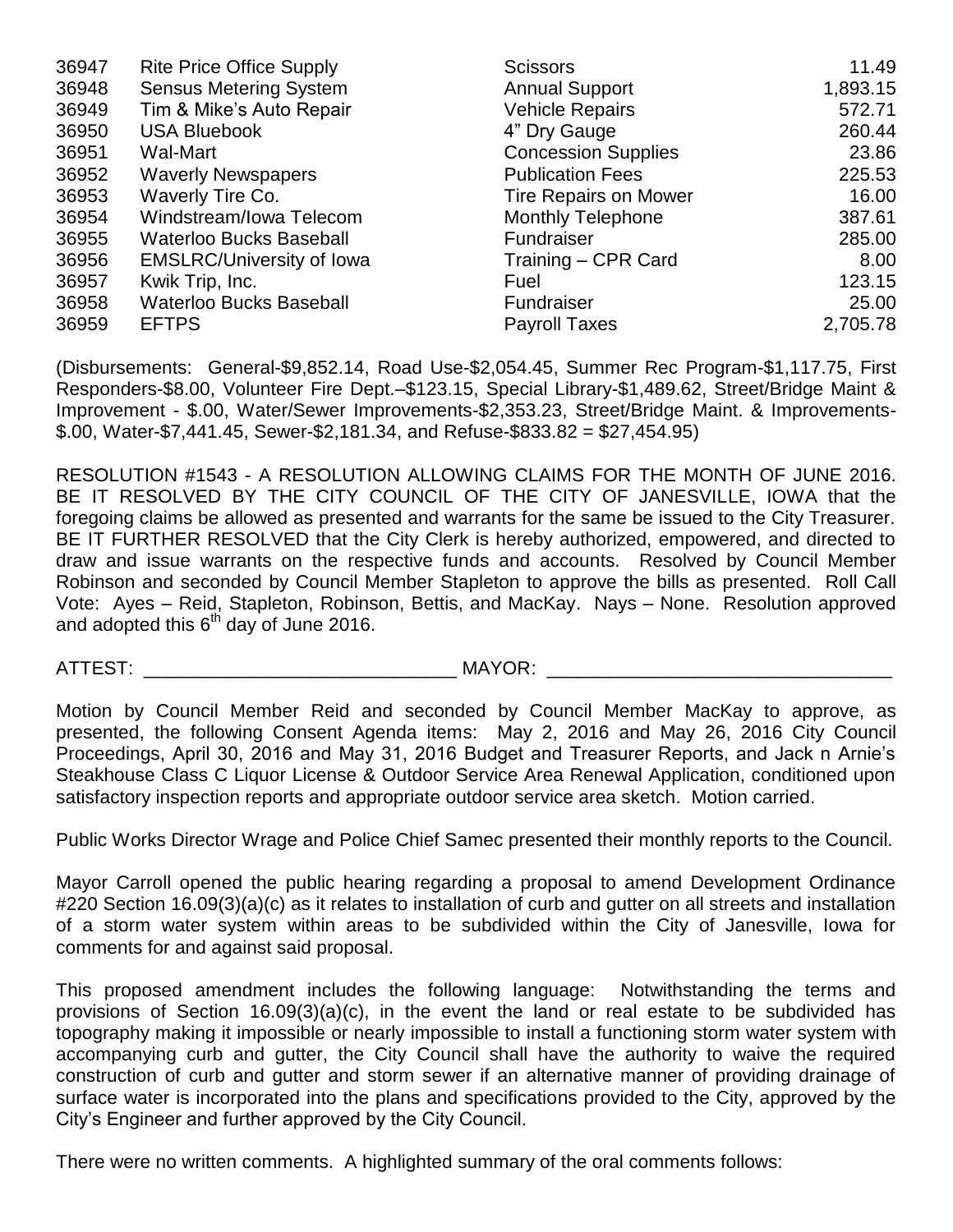Gary Howe stated he would prefer to see standard and/or traditional curb and gutter in new housing developments as it's more appealing than ditches for storm water drainage and further, increases and/or maintains area property values. He sold the property for the proposed Hardwood Estates knowing that standard curb and gutter was required by city ordinances. Wendell Lupkes described an infiltration system as natural or constructed depressions located in permeable soils that capture, store, and infiltrate storm water runoff. These depressions can be located at the surface of the ground, or they can be designed as underground facilities. Public Works Director Wrage stated that the Iowa Department of Natural Resources is encouraging natural infiltration systems. Infiltration systems can be designed to address a number of storm water management issues including: water quality, storm water runoff reduction, and ground water recharge.

This proposed amendment gives an alternative manner of providing drainage of surface water in a development. The city engineer will work closely with any/all development engineers to determine the best plans for storm water drainage. All plans and specifications must be reviewed and approved by the city engineer and by the city council prior to construction.

After giving opportunity for all desiring to be heard, Mayor Carroll closed the public hearing and turned the matter over to the Council for their consideration.

Motion by Council Member Stapleton and seconded by Council Member Reid to approve ORDINANCE #318 – AN ORDINANCE AMENDING DEVELOPMENT ORDIANCE NO. 220 SECTION 16.09(3)(A)(C) REGARDING CURB AND GUTTER ON ALL STREETS AND INSTALLATION AND CONSTRUCTION OF A STORM SEWER SYSTEM TO ADEQUATELY SERVE THE AREA OF SUBDIVIDED REAL ESTATE WITHIN THE CITY OF JANESVILLE, IOWA on its first reading. Roll Call Vote: Ayes – Reid, Stapleton, Robinson, Bettis, and MacKay. Nays – None. Motion carried.

Motion by Council Member MacKay and seconded by Council Member Bettis to approve the following for Janesville Days 2016: 1. Street Closures - Friday, July 22nd (At Various Times Throughout the Day) - Main Street from 1<sup>st</sup> Street – 4<sup>th</sup> Street, 3<sup>rd</sup> Street from Sycamore Street to Alley West of Janesville Pool & Tap and 2<sup>nd</sup> Street from Sycamore Street to Alley West of Main Street. Saturday, July 23rd (All Day) - Main Street from 1<sup>st</sup> Street – 4<sup>th</sup> Street, 3<sup>rd</sup> Street from Sycamore Street to Alley West of Janesville Pool & Tap, 2<sup>nd</sup> Street from Sycamore Street to Alley West of Main Street, and Main Street from Barrick Road to 4<sup>th</sup> Street. Saturday, July 23rd (9:00 a.m. – 12:00 p.m. for Parade) - Barrick Road from Pine Street to Main Street, 4<sup>th</sup> Street from Main Street to Chestnut  $\overline{\text{Street}}$ , and Chestnut Street from  $4^{\text{th}}$  Street to Barrick Road. 2. FY 2016/17 City contribution of \$1,000 for payment after 7/1/15, for bills presented, generally invoices for porta-potties, landfill fees and other miscellaneous. 3. Hiring of temporary police officers, if deemed necessary by Police Chief, Randy Samec, for additional police protection, at \$12.00 per hour, and 4. Janesville Tap's request for an Outdoor Beer Garden, pending the satisfactory filing of the necessary and/or requested documents and information regarding sales, hours, etc. Motion carried.

Motion by Council Member Bettis and seconded by Council Member MacKay to approve the Janesville First Responders' By-Laws (dated April 19, 2016) as presented. Motion carried.

Mark Durbahn with AECOM told the Council that the contractor is scheduled to perform the mud jacking on the ECKO Bridge approach about 8:00 a.m. tomorrow, Tuesday, June 7, 2016.

Motion by Council Member Stapleton and seconded by Council Member Robinson approving to cease the design and exploration of a recreational vehicle dump station as part of the proposed lift station project. Motion carried.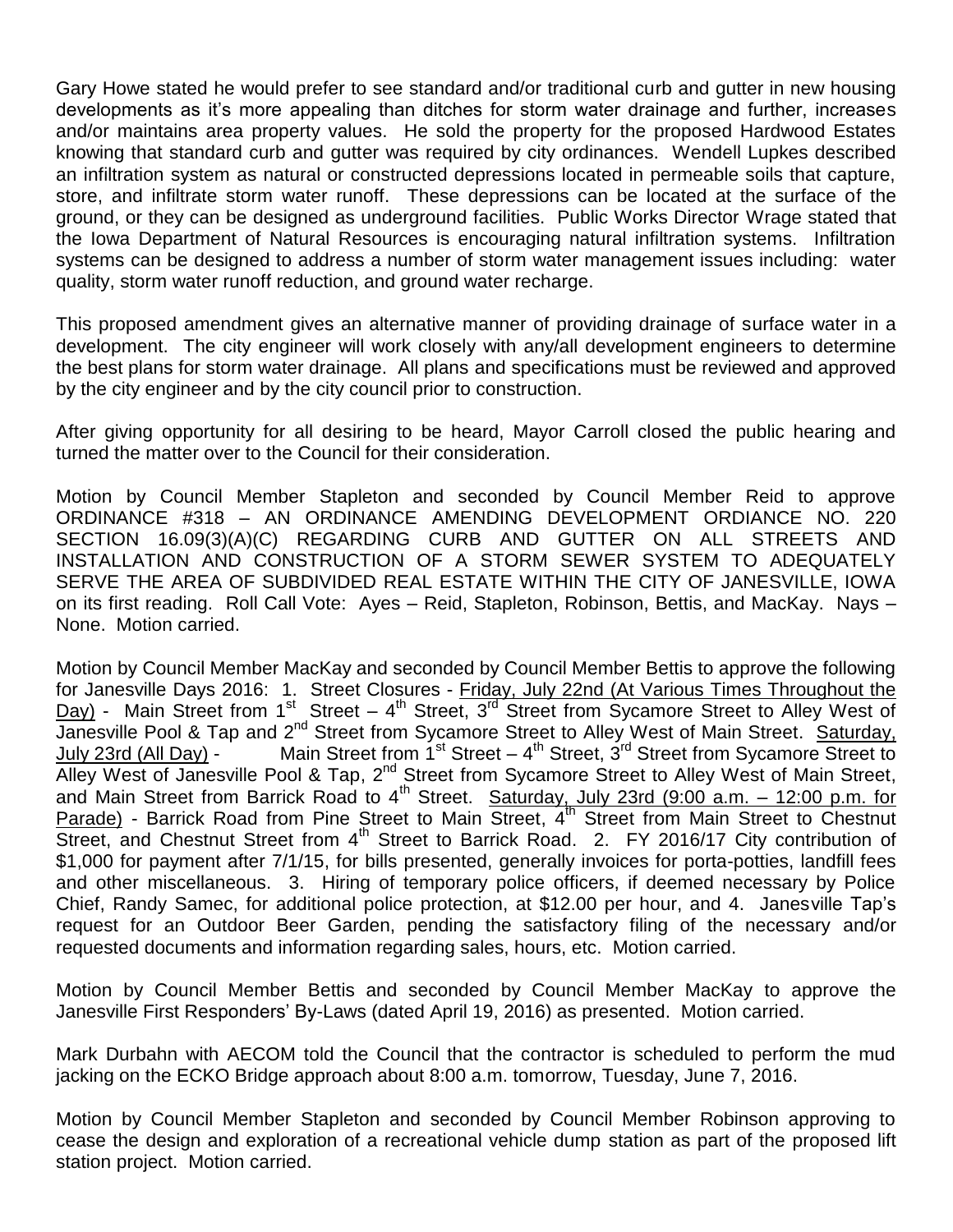Council Member Bettis suggested that the engineer explore design options for the possible installation of a storm siren at the proposed lift station site. This suggestion received positive comments from all in attendance.

Resolved by Council Member MacKay and seconded by Council Member Bettis to approve RESOLUTION #1547 – A RESOLUTION APPROVING AND AUTHORIZING THE EXTENSION OF THE CONTRACT FOR COMPLETION OF IMPROVEMENTS TO SANDS 1<sup>ST</sup> ADDITION, CITY OF JANESVILLE, BREMER COUNTY, IOWA. Roll Call Vote: Ayes – MacKay, Bettis, Robinson, Stapleton, and Reid. Nays – None. Resolution approved and adopted this  $6<sup>th</sup>$  day of June 2016. Motion carried.

ATTEST: \_\_\_\_\_\_\_\_\_\_\_\_\_\_\_\_\_\_\_\_\_\_\_\_\_\_\_\_\_\_ MAYOR: \_\_\_\_\_\_\_\_\_\_\_\_\_\_\_\_\_\_\_\_\_\_\_\_\_\_\_\_\_\_\_\_\_

The city's engineer, Mark Durbahn with AECOM, and Jim Sand's engineer, Wendell Lupkes with VJ Engineering, have agreed on a design for the necessary storm detention basin for the Sands Addition. Mr. Lupkes plans to discuss this proposal with each homeowner within the development to make them aware of the necessity of the basin and to garner their support of the project.

Motion by Council Member Reid and seconded by Council Member Stapleton approving to table the review and consideration of Urban Renewal/Tax Increment Financing (TIF) Options with regard to the Hardwood Estates until a special meeting can be scheduled, with Maggie Burger in attendance, prior to the July regular meeting. Motion carried.

Motion by Council Member Reid and seconded by Council Member Bettis approving to table the FY 2017 Street Maintenance & Improvement Project Bid Proposals for additional information. Motion carried.

Motion by Council Member Reid and seconded by Council Member Stapleton approving to reposition the stop sign at Barrick Road and Chestnut Street (southwest corner) and authorize the City Attorney to draft an ordinance amending Section 69.08, especially with regard to removing the ten (10) minute parking limitation on Barrick Road from the alley between Elm Street and Chestnut Street east to Chestnut Street. Motion carried.

Public Works Director, Becky Wrage, was asked to proceed with the City Sidewalk Repairs Project by sending letters to the next group of homeowners along Main Street and its immediate side streets.

Resolved by Council Member MacKay and seconded by Council Member Stapleton to approve RESOLUTION #1544 – A RESOLUTION APPROVING ADDITIONAL CLAIMS FOR JUNE 2016, WITHIN FISCAL YEAR 2015/16 BUDGET LIMITATIONS SO AS NOT TO EXCEED THE FUNDED ACCOUNTS. THE REMAINING CLAIMS FOR JUNE 2016 SHALL BE PAID IMMEDIATELY AFTER JULY 1, 2016. Roll Call Vote: Ayes – MacKay, Bettis, Robinson, Stapleton, and Reid. Nays – None. Resolution approved and adopted this  $6<sup>th</sup>$  day of June 2016.

ATTEST: \_\_\_\_\_\_\_\_\_\_\_\_\_\_\_\_\_\_\_\_\_\_\_\_\_\_\_\_\_\_ MAYOR: \_\_\_\_\_\_\_\_\_\_\_\_\_\_\_\_\_\_\_\_\_\_\_\_\_\_\_\_\_\_\_\_\_

Resolved by Council Member Reid and seconded by Council Member Robinson to approve RESOLUTION #1545 – A RESOLUTION APPROVING THE TRANSFER OF FUNDS OF THE SPECIAL REVENUE 6/30/16 FUND BALANCE (MAXIMUM \$80,492) TO THE GENERAL FUND (MAXIMUM \$64,931) AND TO THE ROAD USE FUND (MAXIMUM \$15,561) AND \$937 (TORT LIABILITY) FROM THE GENERAL FUND TO THE ROAD USE FUND. Roll Call Vote: Ayes – Reid,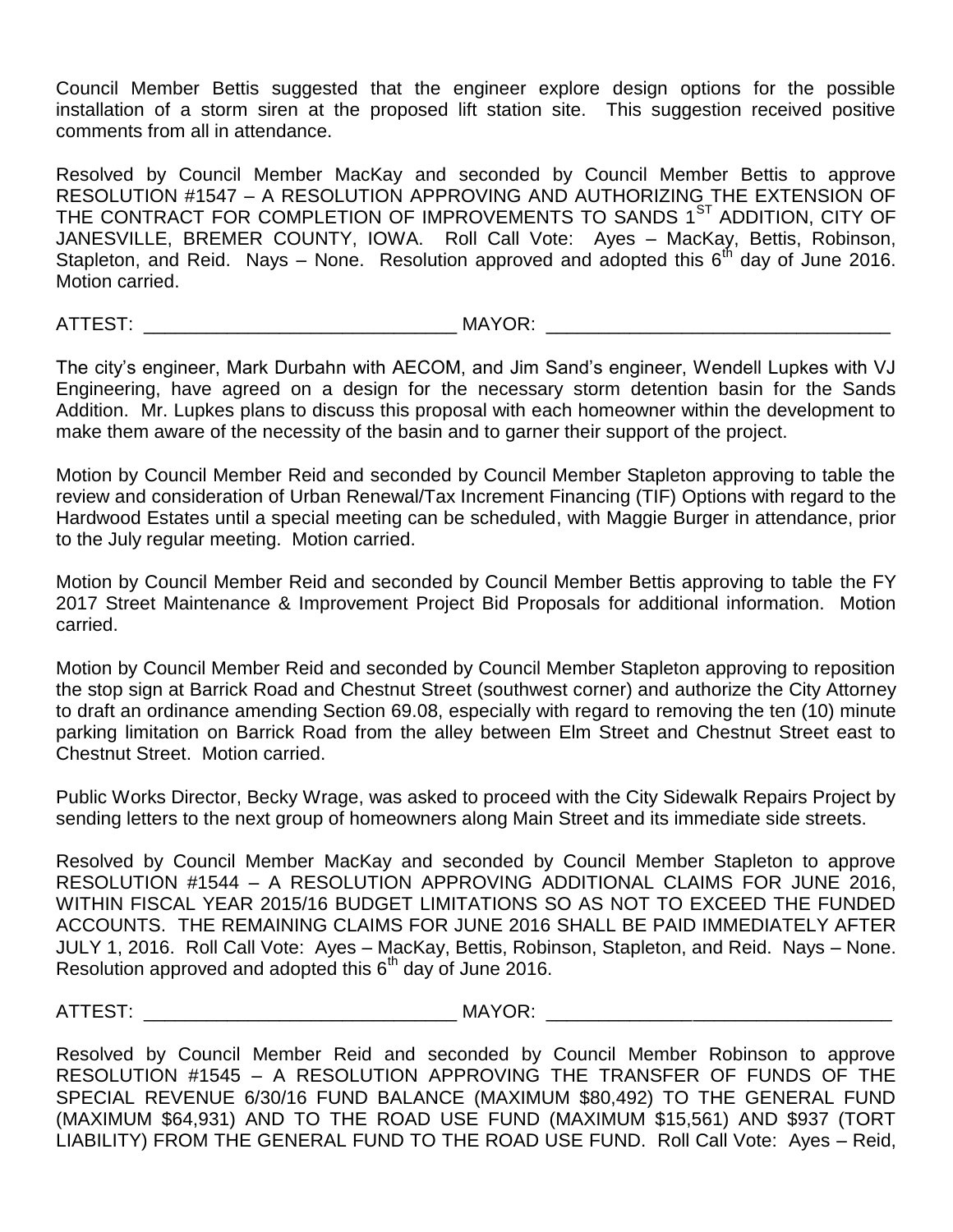Stapleton, Robinson, Bettis, and MacKay. Nays - None. Resolution approved and adopted this  $6<sup>th</sup>$ day of July 2016.

ATTEST: \_\_\_\_\_\_\_\_\_\_\_\_\_\_\_\_\_\_\_\_\_\_\_\_\_\_\_\_\_\_ MAYOR: \_\_\_\_\_\_\_\_\_\_\_\_\_\_\_\_\_\_\_\_\_\_\_\_\_\_\_\_\_\_\_\_\_

Motion by Council Member Stapleton and seconded by Council Member Robinson approving to change the date of the July regularly scheduled meeting to 7:00 p.m. on Wednesday, July 6, 2016. Motion carried.

Resolved by Council Member MacKay and seconded by Council Member Stapleton to approve RESOLUTION #1546 – A RESOLUTION APPROVING AND ADOPTING THE STATEMENT OF POLICY ON EMPLOYEE INSURANCE BENEFITS AND PROCEDURES FOR CITY OF JANESVILLE, IOWA, EFFECTIVE DECEMBER 1, 2015 – DECEMBER 31, 2016. Roll call Vote: Ayes – MacKay, Bettis, Robinson, Stapleton, and Reid. Nays – None.

ATTEST: \_\_\_\_\_\_\_\_\_\_\_\_\_\_\_\_\_\_\_\_\_\_\_\_\_\_\_\_\_\_ MAYOR: \_\_\_\_\_\_\_\_\_\_\_\_\_\_\_\_\_\_\_\_\_\_\_\_\_\_\_\_\_\_\_\_\_

Motion by Council Member Stapleton and seconded by Council Member Reid to approve Dan Woodyard's request for additional payout of 48 hours of accumulated vacation remaining after payout of the 80 hours allowable per employee policy due to extenuating circumstances beyond the employee's control. Motion carried.

Motion by Council Member Reid and seconded by Council Member Stapleton approving to remove the police equipment and plastic rear seat and install original factory rear seat in the 2007 Dodge Charger and place it for sale and or for use as a trade-in for a replacement public works vehicle. Motion carried.

Motion by Council Member MacKay and seconded by Council Member Stapleton approving to table for additional information and until a special meeting to be held later this month, a decision on Brynn & Shannon Friedrich's request to waive delinquent/assessed water, sewer, and garbage fees on property they recently purchased at 135 Sycamore Street. Motion carried.

The Council discussed a possible ordinance amendment to reduce the speed limit on Pine Street and/or if additional signage is necessary to remind drivers to travel slower in this residential area. There is currently a 25 mph speed limit sign near the intersection of 1<sup>st</sup> Street and Pine Street. Due to receiving numerous complaints of vehicles traveling faster than the posted speed limit on Barrick Road and Pine Street and the concern for child safety, the area will be closely monitored by our police department personnel.

Motion by Council Member Reid and seconded by Council Member Stapleton to approve, as presented, a proposal between the City of Janesville and Virginia Robinson for the purpose of consulting on human resources affairs. Council Member Bettis opposed. Motion carried.

Motion by Council Member Stapleton and seconded by Council Member Robinson approving to sell or trade in the 2002 Ford F350 public works vehicle and to purchase a newer replacement vehicle within budgeted limitations. Council Member Bettis opposed. Motion carried.

The City Clerk was asked to send out reminders, via community announcement, Facebook, and or City website, to Janesville residents regarding the importance of their completion of the Butler Bremer Communications Survey that was recently mailed to them.

The City Attorney, City Clerk, and Mayor presented their monthly oral reports to the Council.